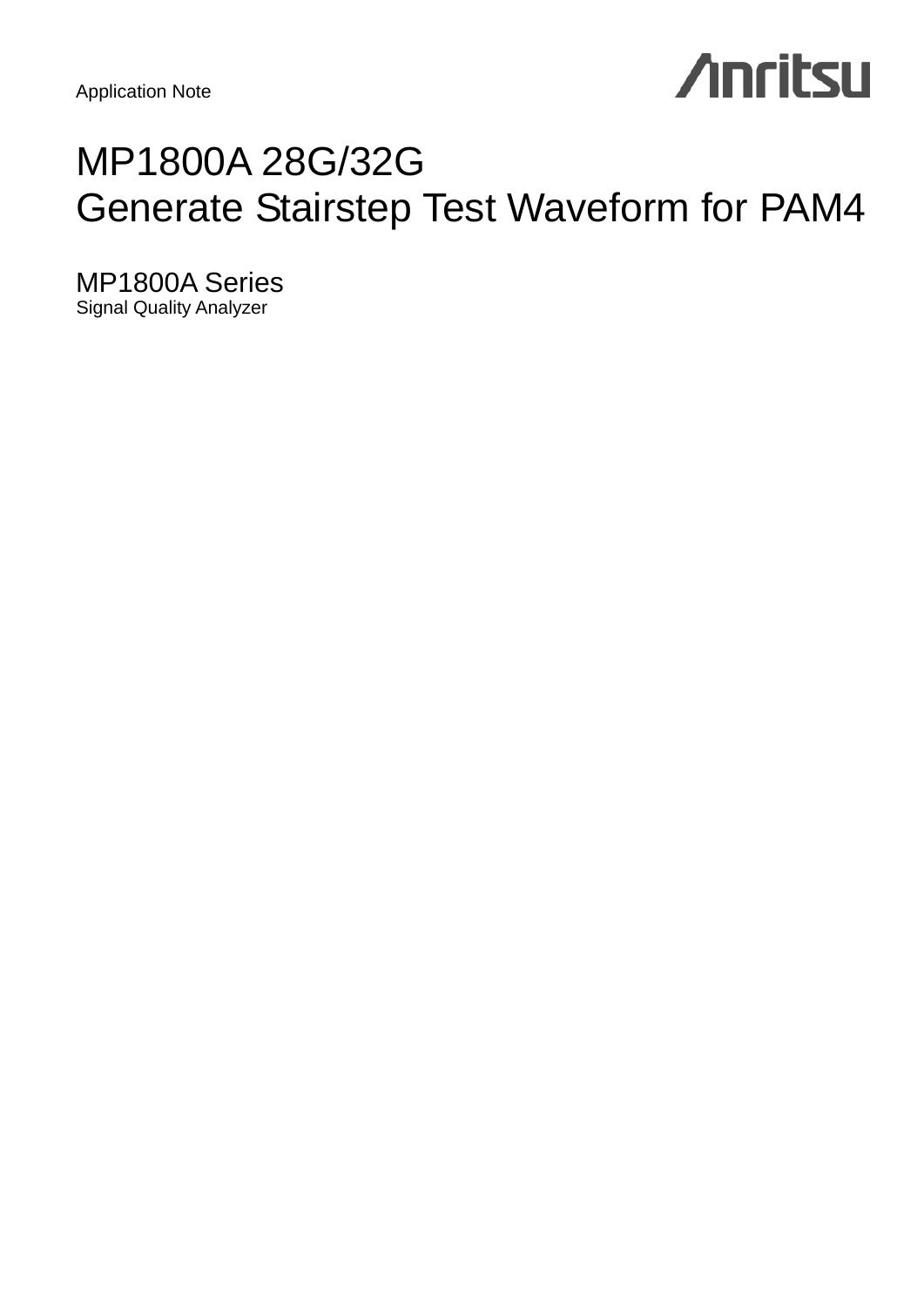This application note describes how to generate TX stair-step test waveform for PAM4 by using the MP1800A Signal Quality Analyzer.

TX stair-step test waveform is recommended in the **PAM4 TX Specification for IEEE 802.3 100Gb/s Backplane and Copper Cable Task Force,** please see Figure 1 below. On the MP1800A, users can get the Tx stairstep waveform by setting PPG Channel Synchronization mode, users' data patterns, and the data output amplitude of one channel is half of the other channel on the PPG.

## **A Proposed TX Stairstep Test Waveform for PAM4:**

- PAM4 test waveform is period 80T with stair steps up, stair steps down, and full swing transitions.
- Each transmitted level is of duration 8 Baud periods.



*Figure 1. Tx staristep test waveform is recommended in the PAM4 TX Specification for IEEE 802.3 100Gbps over backplane & copper cable task force*

# **Equipment (minimum):**

- MU183020A 28/32Gb/s 2- channel PPG
- MU181000A/B Synthesize
- PAM4 converter MZ1834A or MZ1834B

# **Connections and configurations:**

Please connect External clock input on PPG with the clock output of a synthesizer MU18100A/B (or thru jitter card MU181500B), and install a PAM4 converter MZ1834A/B on the PPG. Set the two channels of PPG to "Channel Synchronization mode", please refer to Figure 2 below, and set the data output amplitude of one channel is half of the other channel on the PPG, for example, Channel 1 (Data1) with 3.5Vpp, and Channel 2 (Data2) with 1.75Vpp, please see Figure 3 and Figure 4 below.

Then configure the data patterns:

- PPG1 80bits 0000 FFFF 00FF 00FF FF00
- PPG2 80bits 00FF 00FF 00FF 00FF 00FF

Please refer to Figure 5 and Figure 6.

Turn on the data output ON the PPG of MP1800A.

The MZ1834A/B is a PAM4 converter, that has attenuators and power dividers inside.

As we can see, users can generate the Tx stairstep waveform quickly by using the MP1800A, which can be used to measure the signal levels for PAM4, and test the loss and distortion on a DUT by using an oscilloscope as required in the IEEE standards, please see comment "**TX Specification for PAM4 Levels**" below.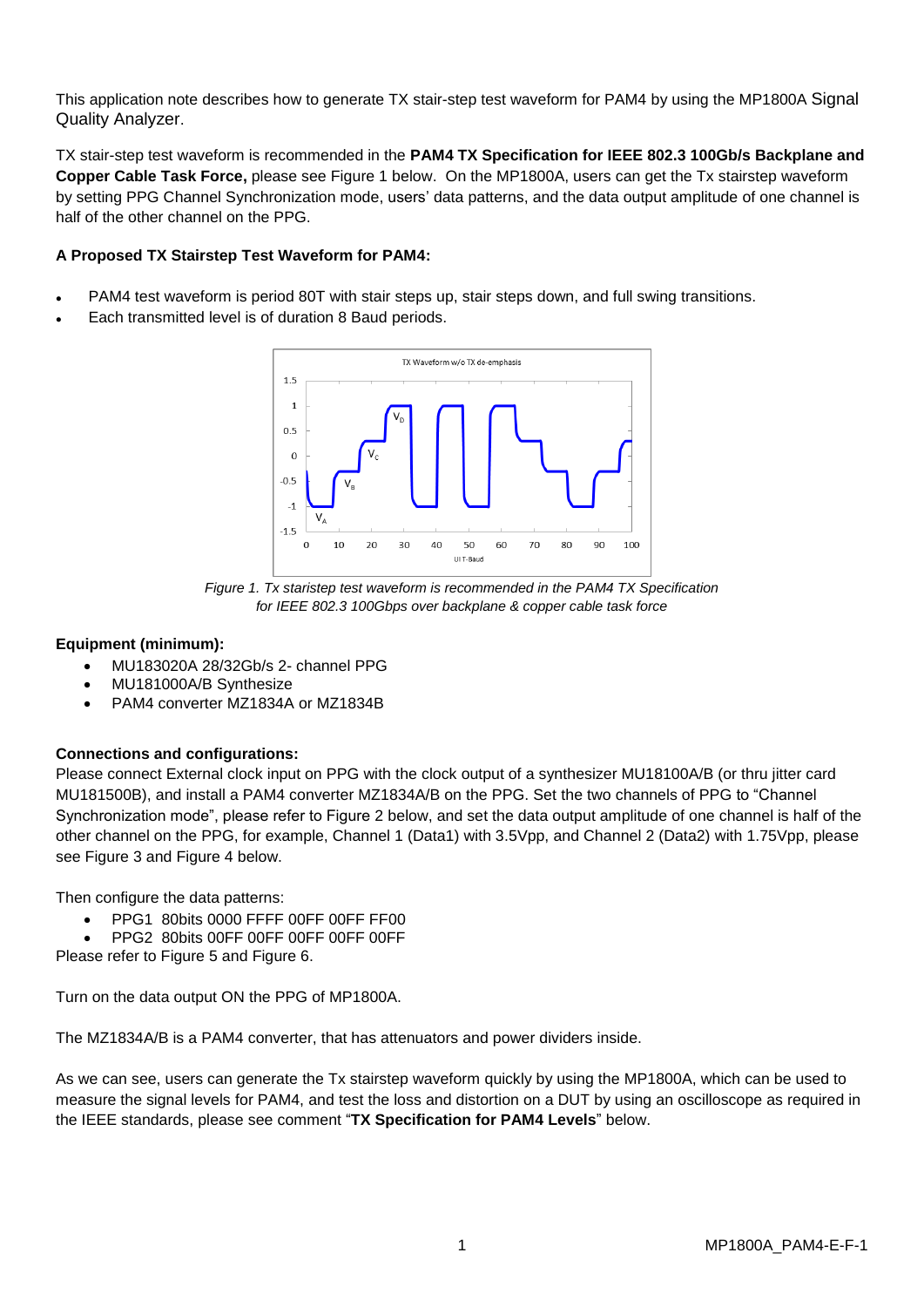| 1:3:1) 280/320 PPG<br>Data1                                                          | $\vert \cdot \vert$                                                                                                      |                         | 4:11250020 ED                                                                                                   | Detail<br>$\overline{\phantom{a}}$ | <b>O</b> P Start   Stop                                                                          |  |
|--------------------------------------------------------------------------------------|--------------------------------------------------------------------------------------------------------------------------|-------------------------|-----------------------------------------------------------------------------------------------------------------|------------------------------------|--------------------------------------------------------------------------------------------------|--|
| Output Pattern Error Addition Pre-Code Misc1 Misc2<br>-Clock Setting<br>Clock Source | Unit1:Slot6:MU181500B -                                                                                                  |                         | Result Measurement Pattern Input Misc1 Misc2<br>$-$ Geting<br>$= 000000001$<br>곡<br>Cycle Repeat -<br>Unit Time |                                    |                                                                                                  |  |
| <b>Bt Rate</b><br>Output Clock Rote Halfrate<br>Reference Clock<br>Internal          | $ \sqrt{2}$<br>32.100000 and annual<br>$-1$<br><b>Combination Setting</b><br>Operation<br>C Independent<br>C Combination |                         |                                                                                                                 | OK<br>Cancel                       | $\vert x \vert$<br>$-$ Interval $100$<br>×<br>ms<br><b>DateSTime</b><br>$\overline{\phantom{a}}$ |  |
| Combination Setting<br>Operati<br>Setting<br>Indepe                                  | <b>G</b> Channel Synchronization<br>Data Intertace                                                                       | Channel Synchronization |                                                                                                                 |                                    | 2012/08/23 01:45:32<br>OM<br>$0.0000E-10$<br>10                                                  |  |
|                                                                                      | Data 1                                                                                                                   | <b>E</b> SYNC           |                                                                                                                 |                                    | $^{\circ}$<br>O                                                                                  |  |
|                                                                                      | Data 2                                                                                                                   | <b>E</b> SYNC           |                                                                                                                 |                                    |                                                                                                  |  |
|                                                                                      |                                                                                                                          |                         | <b>The Second Second</b>                                                                                        |                                    | Court 3.2100E+10                                                                                 |  |
|                                                                                      |                                                                                                                          |                         | Sync Loss                                                                                                       | $\Omega$                           |                                                                                                  |  |
|                                                                                      |                                                                                                                          |                         | Error<br>Data Threshold                                                                                         | v.<br>-----                        | Data Delay                                                                                       |  |
|                                                                                      |                                                                                                                          |                         | <b>XData Threshold</b>                                                                                          | -----                              | $--- pos$                                                                                        |  |
|                                                                                      |                                                                                                                          |                         | Geting                                                                                                          |                                    | $(100\%)$ <<                                                                                     |  |

*Figure 2. click "Setting" at Misc2 on the PPG, to set Data1 and Data2 to Channel Synchronization mode*

| <b>Bit Rate Setting</b>                                                                                                                                                                                                                                                   | 02.100000 - Goth Clock ON -   |                |                   |  |
|---------------------------------------------------------------------------------------------------------------------------------------------------------------------------------------------------------------------------------------------------------------------------|-------------------------------|----------------|-------------------|--|
| Detail City of City of the City of the City                                                                                                                                                                                                                               |                               |                |                   |  |
| Tracking ON                                                                                                                                                                                                                                                               |                               |                |                   |  |
| Level Ouard OFF Selup                                                                                                                                                                                                                                                     |                               |                |                   |  |
| Defined Interface                                                                                                                                                                                                                                                         | Date<br>Variable > Variance > | XDoda:         |                   |  |
| Amplitude                                                                                                                                                                                                                                                                 | 3.500 - Vice 3.500 - Vice     |                |                   |  |
|                                                                                                                                                                                                                                                                           |                               |                |                   |  |
| -omset ACOFF 0.000 - V                                                                                                                                                                                                                                                    |                               | 0.000 Hz V     |                   |  |
| Edena ATT Factor 0 3 dB                                                                                                                                                                                                                                                   |                               |                | $0 \rightarrow a$ |  |
| - Amplitude                                                                                                                                                                                                                                                               | 3,500 Vpp                     |                | 3.500 Vgp         |  |
| L'Ottant                                                                                                                                                                                                                                                                  | 0.000 V                       |                | 0.000V            |  |
| Cross Point                                                                                                                                                                                                                                                               | 500 号%                        | <b>100 - %</b> |                   |  |
| Delay $\blacksquare$ $\lhd$ $\lhd$ $\lhd$ $\lhd$ $\lhd$ $\lhd$ $\lhd$ $\lhd$ $\lhd$ $\lhd$ $\lhd$ $\lhd$ $\lhd$ $\lhd$ $\lhd$ $\lhd$ $\lhd$ $\lhd$ $\lhd$ $\lhd$ $\lhd$ $\lhd$ $\lhd$ $\lhd$ $\lhd$ $\lhd$ $\lhd$ $\lhd$ $\lhd$ $\lhd$ $\lhd$ $\lhd$ $\lhd$ $\lhd$ $\lhd$ |                               |                |                   |  |

*Figure 3. set amplitude of Data1 output on PPG with 3.5Vpp*

墨亚国 Fle View Help e vew nep<br>│<br>Mpul │ Paltern │ Error Addition │ Pre-Code │ Misc1 │ Misc2 │ Dutput<br>Bit Rate Setting  $\sqrt{\frac{32,100000-\frac{1}{\sqrt{36}}}{\frac{1}{\sqrt{36}}}}$  Obal/s Clock  $\sqrt{\text{CN} - \frac{1}{\sqrt{3}}}$  $\text{DataMOats} \boxed{\text{ON} = \boxed{\text{w}}} \qquad \text{Ortset} \boxed{\text{Voh} \boxed{\text{w}}}$ Catabook of  $\overline{|\mathbf{X}|}$  and  $\overline{|\mathbf{X}|}$ <br>
Theology  $\overline{|\mathbf{X}|}$ <br>
Level Goern  $\overline{|\mathbf{X}|}$ <br>
Contract technics<br>
Contract Contract Contract Contract Contract Contract Contract<br>  $\begin{bmatrix} \overline{|\mathbf{X}|} & \overline{|\mathbf{X}|} & \overline{|\mathbf{X}|}$ TV.  $\boxed{1.750 \div 100}$  $\begin{array}{|c|c|c|}\hline 0.000 & \underline{\longrightarrow} & \mathsf{V} \\ \hline 0 & \underline{\longrightarrow} & \mathsf{d0} \\ \hline 1.750 & \mathsf{Vpg} \\ \hline 0.000 & \mathsf{V} \\ \hline 0.000 & \mathsf{S} \\ \hline \end{array}$  $\frac{AC OPF \parallel 0.000 \frac{m}{m^2}}{1.000 \frac{m}{m^2}}$ <br>ATT Factor  $\boxed{0 \quad \frac{m}{m^2}}$  dB  $\frac{1}{2}$  %  $\overline{50.0}$ Beu CF  $\frac{1}{\sqrt{2\pi}}\text{ps}\underset{\text{max}}{\blacksquare}\text{Calkretion}$  $n \in \mathbb{R}$  $\equiv$ mu  $\begin{tabular}{|c|c|c|c|} \hline &\textbf{Relative} & $\|\cdot\| \\\hline \hline & \textbf{After input} & \textbf{OFF} \\\hline \end{tabular}$ 

*Figure 4. set amplitude of Data2 output on PPG with 1.75Vpp*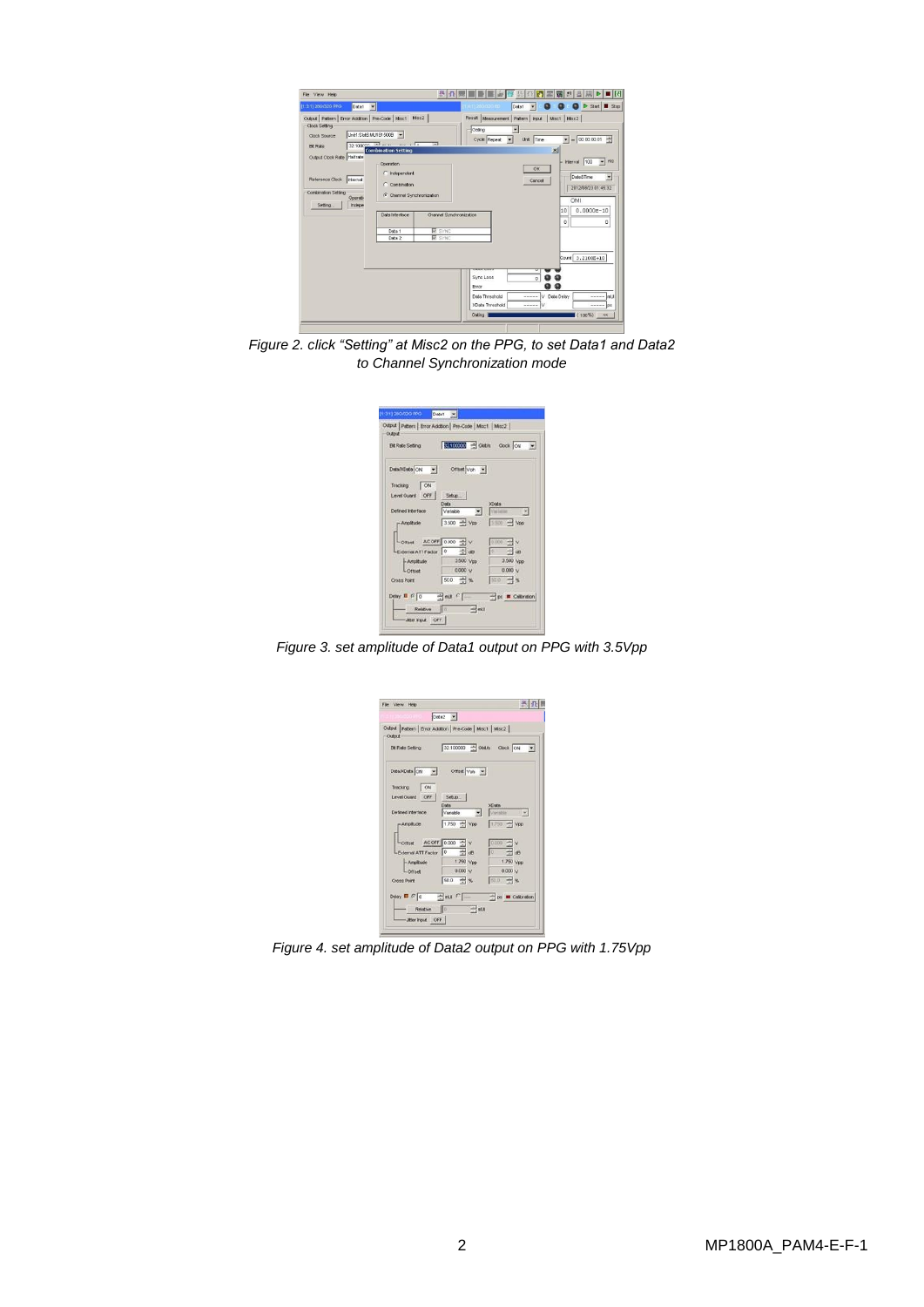| $\frac{3}{2}$<br>E<br>80<br>$\equiv$ | Table<br>$\overline{\phantom{a}}$<br><b>Hex</b><br>Range<br>Whole<br>Any | OFF<br>C Marker<br>Fill                 | $C$ Insert         |                                                                                                     |
|--------------------------------------|--------------------------------------------------------------------------|-----------------------------------------|--------------------|-----------------------------------------------------------------------------------------------------|
| $\frac{1}{x}$                        |                                                                          | $\boxed{0}$<br>Direct<br>$\overline{1}$ | Reverse<br>Pattern |                                                                                                     |
|                                      |                                                                          |                                         |                    |                                                                                                     |
|                                      | $\overline{\mathbf{x}}$                                                  | 00 00 FF FF 00 FF 00 FF FF 00           |                    | +00 +01 +02 +03 +04 +05 +06 +07 +08 +09 +0A +0B +0C +0D +0E +0F +10 +11 +12 +13 +14 +15 +16 +17 +18 |

*Figure 5. set the data pattern on Data1 of PPG*

|                                                                                                                                                                      |                               |                                               |                     |               |                          |                                                                                                     | $\vert x \vert$ |
|----------------------------------------------------------------------------------------------------------------------------------------------------------------------|-------------------------------|-----------------------------------------------|---------------------|---------------|--------------------------|-----------------------------------------------------------------------------------------------------|-----------------|
| File(E)<br>Edit(E)                                                                                                                                                   |                               |                                               |                     |               |                          |                                                                                                     |                 |
| @<br>⊛                                                                                                                                                               | $\mathbb{R}^2$                |                                               |                     |               |                          |                                                                                                     | OK              |
| Number of Block                                                                                                                                                      |                               | Display<br>$\frac{1}{2}$<br>Table             | Format              | Marker<br>OFF | $-Focus -$<br>C Curson   | Edit Mode<br>G Overwrite                                                                            | Cancel          |
| Row Lenoth                                                                                                                                                           |                               | $\frac{1}{\sqrt{2}}$                          | Hex<br>$\mathbf{r}$ | ۰             | $\Gamma$ Marker          | $C$ Insert                                                                                          |                 |
| Data Length                                                                                                                                                          | 80                            | $\div$                                        | Range               |               | Fill                     |                                                                                                     |                 |
| Number of Row                                                                                                                                                        |                               | 긒                                             | Whole<br>Any        | Direct        | $\mathbf 0$<br>$\vert$ 1 | Reverse<br>Pattern                                                                                  |                 |
| Edit Black                                                                                                                                                           |                               | $\frac{1}{\left\vert \mathbf{x}\right\vert }$ |                     |               |                          |                                                                                                     |                 |
| Atternate                                                                                                                                                            |                               |                                               |                     |               |                          |                                                                                                     |                 |
| 0x00000000<br>0x0000000A<br>0x00000014<br>0x0000001E<br>0x00000028<br>0x00000032<br>0x0000003C<br>0x00000046<br>0x00000050<br>0x0000005A<br>0x00000064<br>0x0000006E | 00 FF 00 FF 00 FF 00 FF 00 FF |                                               |                     |               |                          | +00 +01 +02 +03 +04 +05 +06 +07 +08 +09 +0A +0B +0C +0D +0E +0F +10 +11 +12 +13 +14 +15 +16 +17 +18 |                 |

*Figure 6. set the data pattern on Data2 of PPG*

# **TX Specification for PAM4 Levels\*:**

- The most important specification for PAM4 is that the four levels (w/o TX de-emphasis) are approximately equally spaced, else low frequency Signal to Distortion Ratio (SDR) suffers
	- Define  $V_{LOW} = (V_C V_B)/2$
	- Define  $V_{HIGH} = (V_D V_A)/6$
	- Define  $V_{AVG} = (V_{HIGH} + V_{LOW})/2$
	- Spec  $|V_{HIGH} V_D/3| < 0.06 V_{AVG}$
	- Spec  $|V_{HIGH} + V_A/3|$  < 0.06  $V_{AVG}$
	- Spec  $|V_{LOW} V_C|$  < 0.06  $V_{AVG}$
	- Spec  $|V_{LOW} + V_B|$  < 0.06  $V_{AVG}$

More specification can be tested with the single proposed waveform and capture.

- Symmetry between 'up' and 'down' steps
	- Rise and fall times
	- Duty cycle
	- Symmetry between steps of magnitude 2 and steps of magnitude 6
		- Rise and fall times the same

\*TX specification for PAM4 levels, proposed in IEEE 802.3 100Gbps over backplane and copper cable task force

 $V_{AVG}$  is the amount of noise voltage at the slicer that will cause an error.